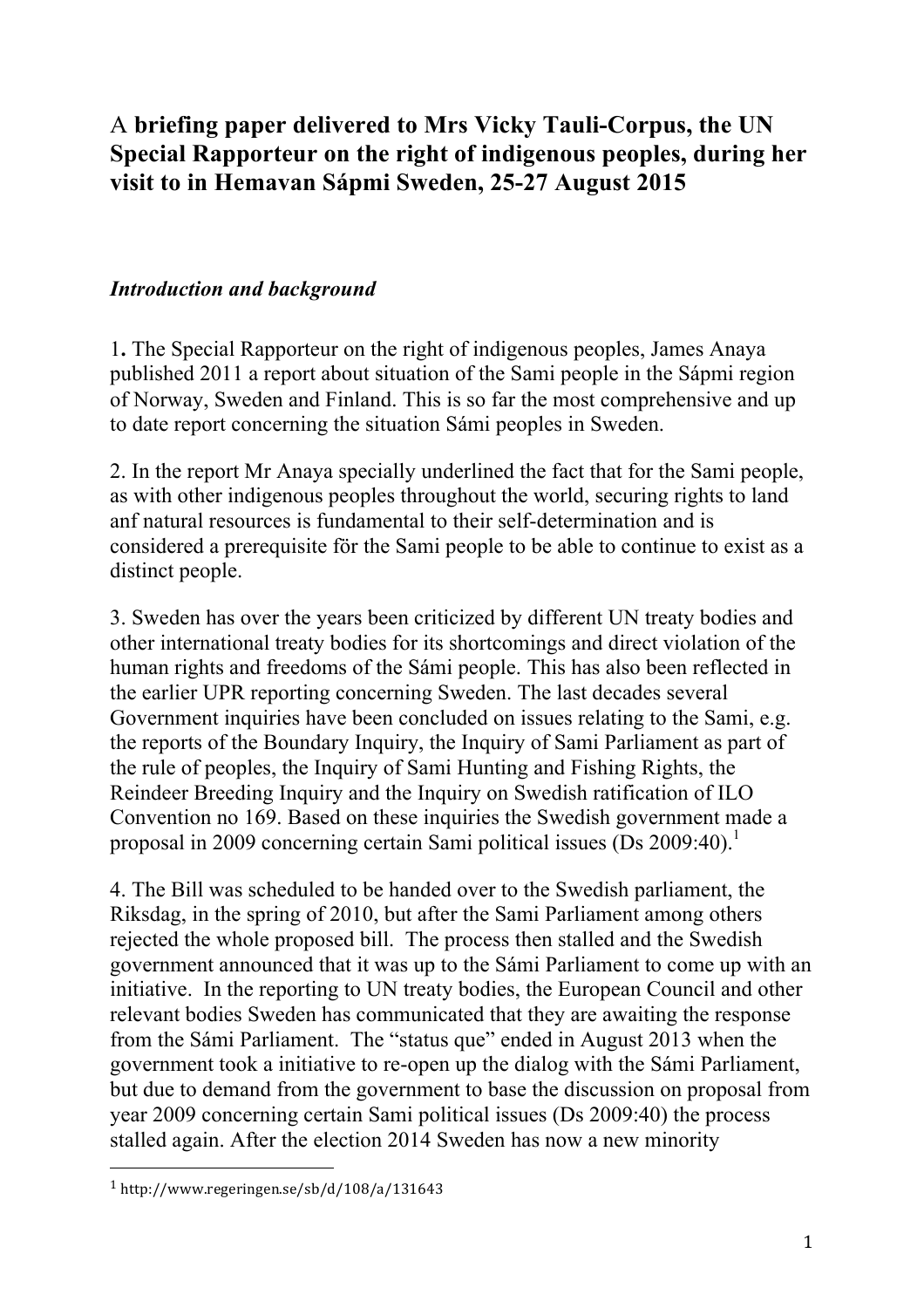government headed by the Social democratic and the Green parties. The new government have so far announced that they are in a stage of preparing new sámi political initiatives.

5. The Special Rapporteur on the rights of indigenous peoples, James Anaya visit in Sápmi he heard particular concerns about the land rights situation in Sweden. The Swedish Supreme Court has recognized in principle that Sami traditional land use and occupation can give rise to property rights based prescription from time immemorial. However specific reindeer grazing areas have not been officially demarcated in Sweden. Importantly, the Government created a Boundary Commission to identify lands traditionally used by the Sami people, which issued its report in 2006, although the Government has not yet moved forward to implement the findings of the Commission. In this connection, the Committee on the Elimination of Racial Discrimination expressed "concern about the limited progress achieved in resolving Sami rights issues" and recommended that Sweden "take effective measures to ensure that studies conducted in the area of Sami rights result in concrete action, including the adoption of new legislation."

6. Compounding the difficulty faced by Sami in securing rights over lands and resources is the fact that Swedish courts place the burden of proof on Sami claimants to demonstrate land ownership. In order to prove rights based on traditional use and occupation through judicial procedures. The Human Rights Committee has recommended that Sweden "introduce legislation providing for a flexible burden of proof in cases regarding Sami land and grazing rights, especially where other parties possess relevant information." The high burden of proof requirements result in costly court processes, and Sami people in Sweden often lack the financial resources necessary to pursue land claims. The legal aid system in Sweden does not provide financial support for Sami people towards this end, a concern also previously raised by United Nations treaty bodies.

7. In Sweden, the Sami have faced increasing pressures on their traditional lands from mining and wind-power development projects. The current Mining Act does not contain any provisions to accommodate for any special rights relevant to Sami people, and existing mining policies do not appear to be sufficient to protect Sami interests and rights over lands affected by mining. The Special Rapporteur has been monitoring in particular the situation of Kiruna Town. Luossavaara-Kiirunavaara AB, a mining company in which the Government has substantial ownership, has plans to relocate about half of the town to accommodate the expansion of an existing iron ore mine. The planned mining is squarely within an area of the reindeer herding grazing lands of Sami communities and vital reindeer migration paths. The Special Rapporteur has received complaints that the Sami have not been sufficiently consulted to ensure that impacts are minimized. Sweden has responded noting that the two Sami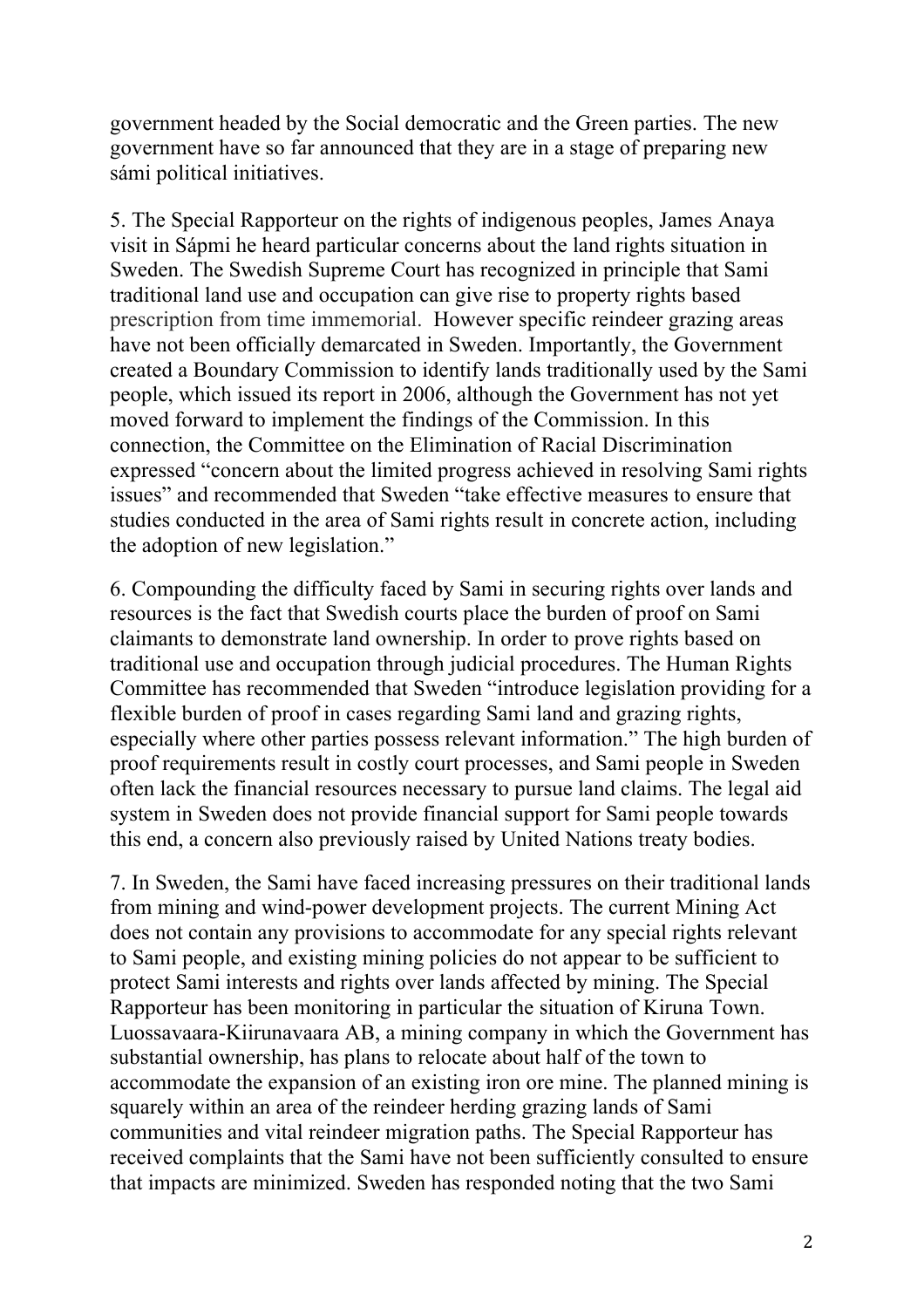communities in the immediate vicinity of Kiruna town – Gabna and Laevas – have participated in the process of developing plans, including during a study on how reindeer herding will be affected by the changes and during an analysis of the cumulative effects on reindeer herding. Sweden stated that it has thereby fulfilled its obligations under both Swedish law and the Declaration on the Rights of Indigenous Peoples.

8. The Special Rapporteur also noted that in many parts of the reindeer herding areas, predator animals, mainly wolf, wolverine, lynx, brown bear and eagle, are causing as great or even greater a threat to reindeer husbandry as extractive industries. The Swedish Agriculture University has calculated that in Sweden, at least 60,000 reindeer, out of a total number of about 260,000, fall prey to predators every year. The number of reindeer killed by predators in certain areas has reached such levels that there is an imminent risk that herds can no longer sufficiently reproduce themselves, which can result in a "collapse" of the herd in only a few years. Government regulation severely restricts the reindeer herders' right to protect their herds from predators, and Government compensation has only partly covered the damages caused to the reindeer herders by the predators.

9. Among these initiatives is the cross-border effort to develop a Nordic Sami Convention. The Special Rapporteur notes the important work already achieved toward this end, and he welcomes the commitment on the part of the Nordic States and the Sami parliaments to recommence negotiations in 2011 toward adoption of the Convention. However, more remains to be done to ensure that the Sami people can pursue their self- determination and develop their common goals as a people living across more than one State.

### *Resent developments*

10. Since he Special Rapporteur on the rights of indigenous peoples, James Anaya published the report in 2011 about situation of the Sami people in the Sápmi region of Norway, Sweden and Finland there have been some positive developments in Sweden concerning the status of the Sámi peoples and matter related to rights to land and usufruct rights.

This is outlined in article  $11 - 26$ .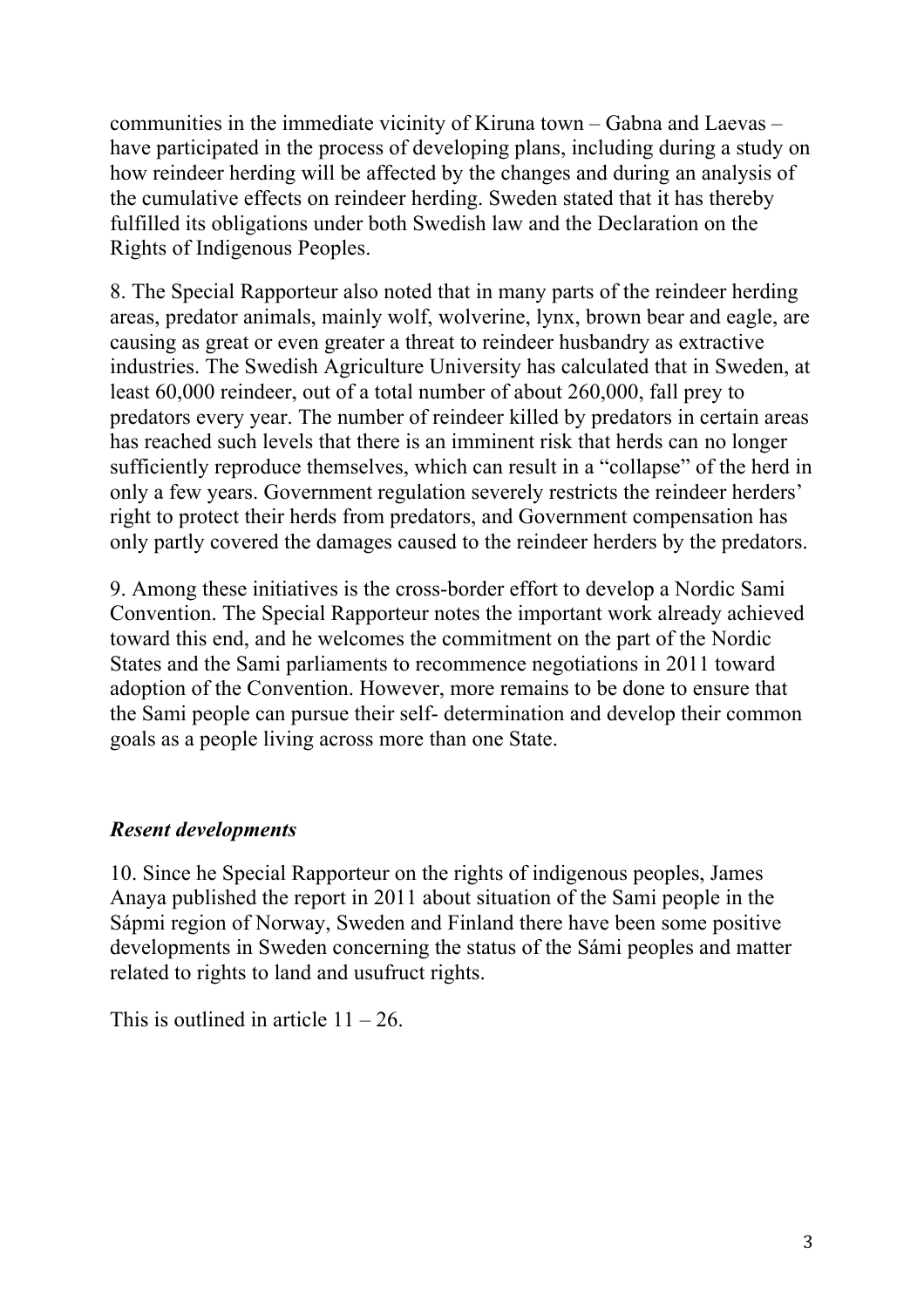## *The right of self-determination*

11. In Sweden's national mid-term UPR report from  $2012<sup>2</sup>$  the revisions of the Swedish constitution is outlined. Instrument of Government, entered into force, January 1, 2011. The Instrument of Government now stipulates that the Government shall encourage opportunities for the Sami people and for Sweden's other ethnic, linguistic and religious minorities to preserve and develop their own culture and community life.

12. The change in the constitution clearly states that the Sami people in Sweden are recognised as "peoples". This is a logical development taking in consideration that Sweden have in the reporting to UN treaty bodies in 2007 recognised both that Sámi are peoples and therefor have the right to selfdetermination. More over Sweden voted in favour of the UN Declaration on the Rights of Indigenous Peoples with an explanation of vote only concerning land rights. The Swedish Sami policy is in line with the spirit of the Declaration. Among other things, Sweden is working actively, alongside Norway and Finland, to negotiate a Nordic Sami Convention. This constitutional recognition of the Sámi as peoples with a right to self-determination have since 2011 created a both new political discourse and new momentum, but this has not been reflected fully or utilised by Swedish government and in the public debate in Sweden this is so far a non-question.

13. The constitutional recognition of Sámi as peoples with rights to selfdetermination has not so far been addressed by the Swedish government. The Sámi Parliament established in 1993 is from a constitutional point of view a governmental body under the instruction of the Swedish government. During the revision of the Swedish constitution the Sámi Parliament demanded the Sámi Parliament should be upgraded to be a part "rule of the peoples" as it stands in the constitution.

### *Land*

14. In 2012 the Swedish Supreme Court delivered it's ruling in the Nordmaling  $\text{Case}^3$  is a true landmark case on Sámi land rights. Breaking with Swedish law's conventional position, the Supreme Court accustomed the test on whether Sámi reindeer herding communities had established grazing right to land to the Sámi culture. The Supreme Court based its ruling on what constitute customary

 

<sup>2</sup> http://www.regeringen.se/content/1/c6/19/99/21/1c1b0a55.pdf

<sup>3</sup> http://www.hogstadomstolen.se/Domstolar/hogstadomstolen/Avgoranden/2011/2011-04-27%20T%204028- 07%20Dom.pdf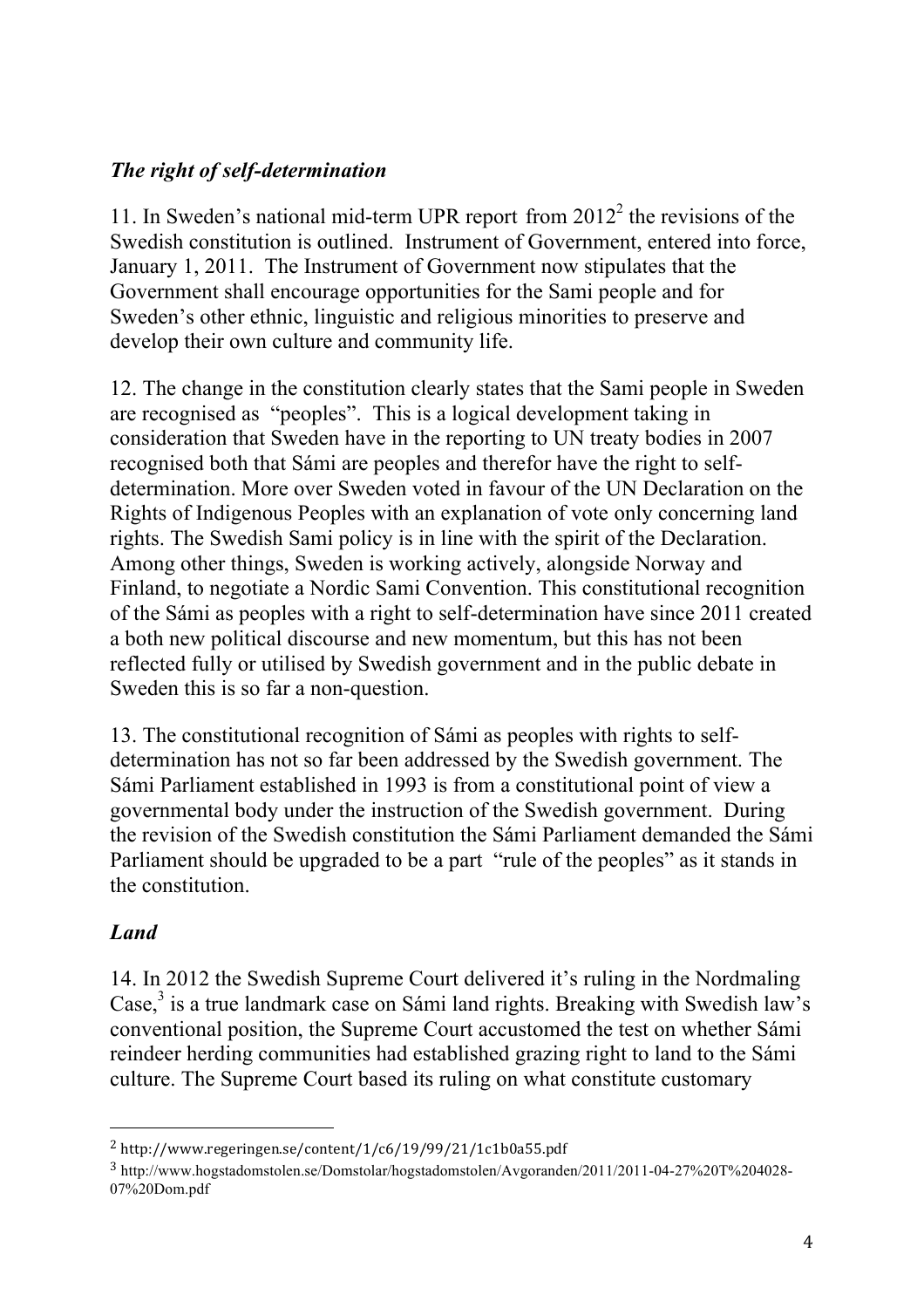practices in reindeer husbandry, rather than on Swedish real-estate law and the prescription from time immemorial. With this new approach, the Court found that the communities had established property rights to an extensive land-area. The ruling sets a fundamental precedent, as it indicates that Sámi reindeer herding communities hold property rights to all the Sámi traditional territory in Sweden. Later a pending court case in the same matter in the county of Jämtland was closed down by parties concerned.

15. But a number of Sámi reindeer herding communities, in particular in Härjedalen County, had lost pasturelands in court proceedings in lower courts prior to the recent Supreme Court rulings. The Supreme Court has now confirmed that the previous rulings were culturally based and racediscriminatory. The Sámi parties, including the Sámi Parliament has called on the Swedish government to rectify these past injustices and expropriate the greasing rights areas in the dispute areas, rather than to push the communities to sign tenancy fee agreements that jeopardize continued reindeer husbandry in the area.

16. In May 2009 the Girgas Sámi Villages filed a lawsuit against the Swedish government in the Gällivare District Court claiming that the state is violating the hunting and fishing rights in their traditional lands in Girjas Sámi community. They are searching to resolve a dispute over hunting and fishing rights in Sámi territory, which was caused by a legal uncertainty. The Act of Reindeer Husbandry has stated that hunting rights in Sámi territory belong to the Sami, but since 1988 the Swedish state have started to claim to the they also have hunting rights as landowner. The situation was further complicated after it was decided in the year 2007, that all EU citizens have the right to freely hunt and fish in the high mountains. The Sami are very much concerned about the negative impact of free hunting. The hunting also disturbs wildlife and the reindeer herding. The court proceedings at Gällivare District Court took place in June 2015. The court ruling will be public in November 25, 2015. The case will probably end up in the Supreme Court.

17. The court proceedings at Gällivare District Court created a lot of public attention in Sweden, mainly because of the way Swedish state defended there position and the use of a certain type "language". Before the case was admissible the Swedish state argued that Girjas Sámi Community could not represent the claims, because they were not the right holders. The court ignored these views. In court proceedings the State question if the Sámi were the indigenous peoples in the disputed area. In the proceeding the State use the term "lapp/lappar", when the talked about the Sámi peoples. This term "lapp/lappar" has a colonial and racial connotation's and were used without any elaboration. The State also argued the the Sámi claims were political and not judicial,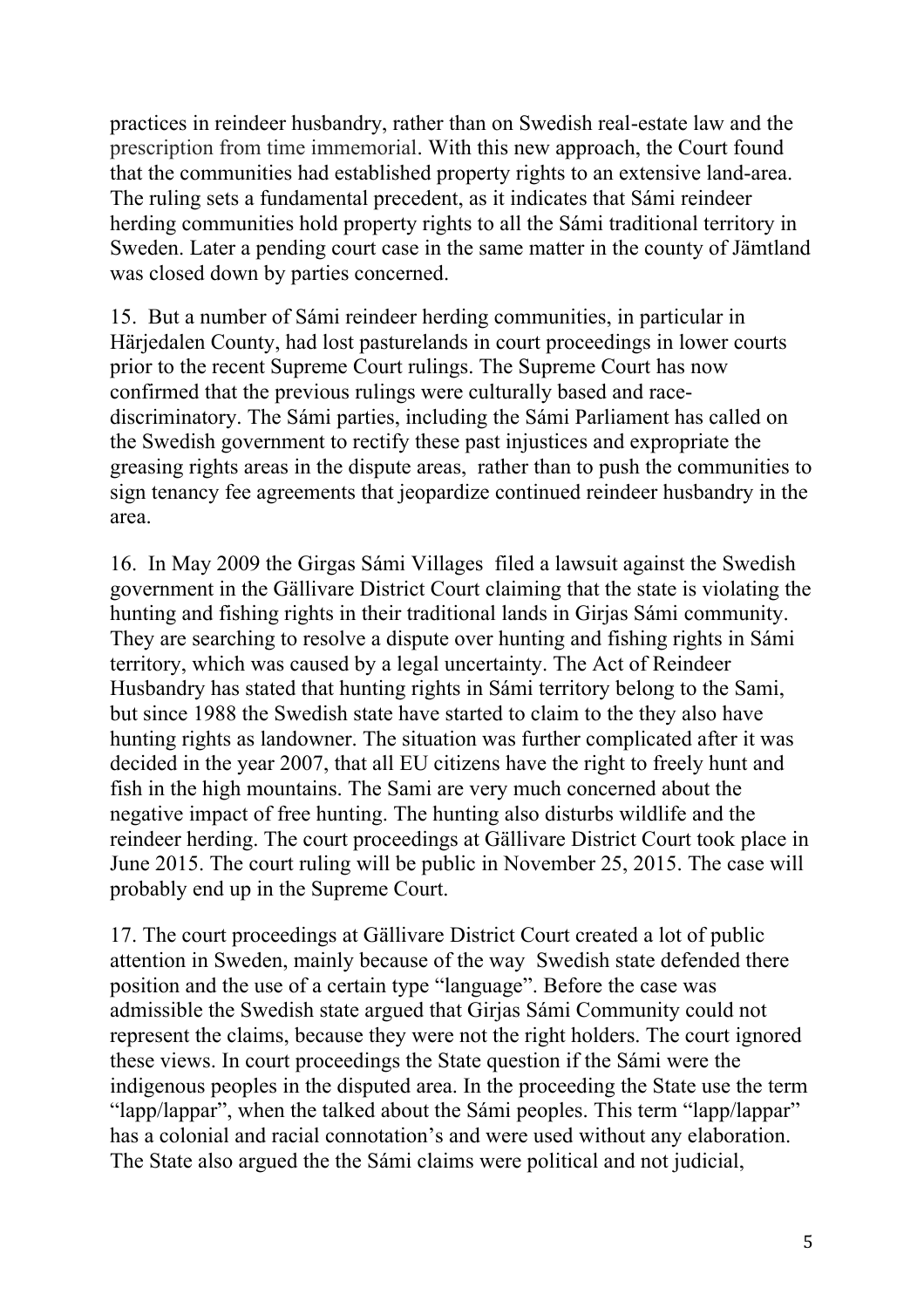because the concept of Sáminess and following rights is a illusion or a misconception.

18. During the court proceedings at Gällivare District Court the State underline several times the contemporary research on Sami conditions is too proindigenous in Sweden. This provoked the Swedish research community to respond in statement published in the main newspaper Dagens Nyheter sign by 59 researches. In the statement they express that the Swedish State exhibits a problematic approach to contemporary research on Sami conditions, questioning the Sami indigenous status and use language with elements taken from time when culture hierarchical views was ruling. State's handling of research in the lawsuit with Girjas Sami village is a threat to Sweden as state respeting a rule law and knowledge nation. Years of Swedish and international research fails and using a language that could be downloaded from times racebiology was common. Now the state must take responsibility and start acting like a democratic state and obey rule of law, writes this 59 researchers.

19. Sámi reindeer herding in present Sweden, Norway and Finland has historically been and is in many ways still affected by the creation of national borders. Borders became barriers to reindeer herding which had, since time immemorial been a livelihoos that migrated between different areas. The first boundary, which affected the Sámi reindeer herding, was drawn between Norway/Denmark and Sweden/Finland in 1751. To this border agreement was made a substantial allowance of 30 paragraphs on the rights of the nomadic Sámi – later often called the Lapp Codicil (Lappekodicillen) or the Magna Charta of the Sámi.

The aim with the Codicil was to secure the future reindeer herding for the Sámi people affected by the border. The states agreed that regardless of state borders, the reindeer herding Sámi should be able to continue to migrate with their reindeer to the other kingdom in the same way as they had done before the border demarcation. The migrations have since 1919 been regulated between Norway and Sweden in different so-called reindeer grazing conventions (renbeteskonventioner) which are based on the Codicil. The last convention was negotiated 1972 and was in force until 2005. Sweden and Norway are negotiating on a new convention.

Efforts to renew grazing convention began back in 1998. The Swedish and Norwegian Sami Parliaments and Governments wanted the new Convention would be completed in 2002, when at the last Convention, which was ratified in 1972 went out. A working group was established which had the task to start with this work, but the new draft convention was not finished until 2002. Swedish and Norwegian governments therefore extended the 1972 Convention three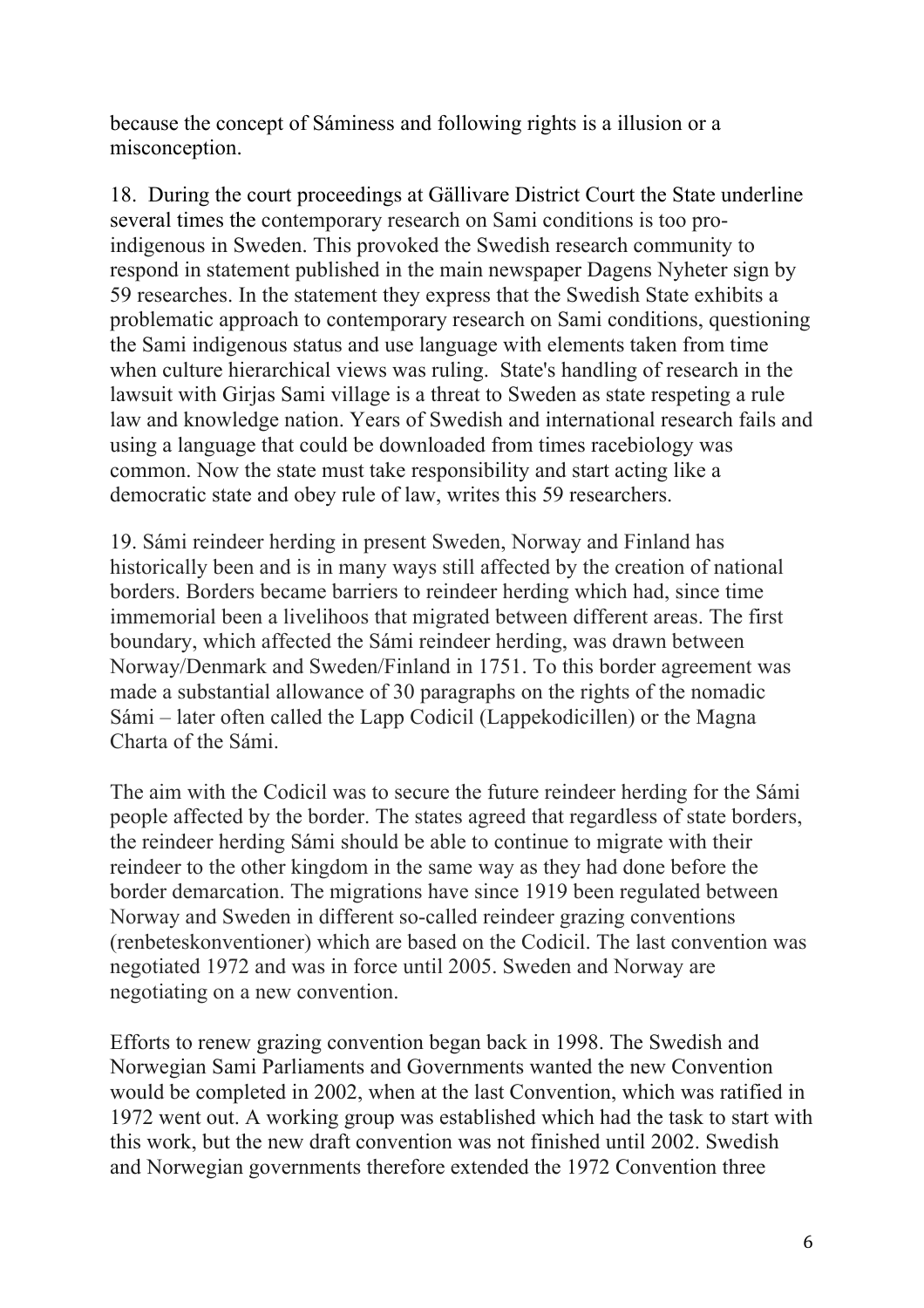years, until 2005.

The work continued after 2005, and a draft convention was completed in 2012. However, various organizations such as SSR, Reindeer Owners Association and the Sami Parliament did not approve it. Swedish and Norwegian government had by this time tired of the long process and signed the new reindeer grazing convention despite protests from various Sami direction. Sweden and Norway, however, decided to give a last chance to Sami organisations and Sámi Parliaments to improve articles in the convention. Sami organisations and Sámi Parliaments agreed on some improvements of text in the convention and delivered it to the government's in the spring 2014.

The governments have since then meet several times, without agreeing how to continue the process towards a ratification on the Swedish- Norwegian reindeer herding convention.

20. Demand for sustainable energy has resulted in planning of largescaled windmill construtions in Sámi traditional territory. In Sweden 35 percent of areas identified as location for wind power are located in the core of reindeer herding areas. The Swedish government has granted permission for world largest landbased windpower park with 1 101 windmills in the Sami community of Östra Kikkejaur. Östra Kikkjejaurs saami willage will loss 25 % of their winter reindeer pasture land. The saami way of life, especially reindeer husbandry, is threathened by competing use of land, often promoted by Sweden government which results in loss and fragmentation of pasture land. This effects in a negative way reindeer movements, reproductive levels and survival.

### *Natural Recourse's*

21. Great stretches of Sámi traditional territory often call the Europe's last wildernesses risk being damaged and polluted as the international mining industry gears up to develop northern Finland, Sweden, and Norway in search of uranium, iron ore, nickel, phosphorus, and valuable rare earth minerals. On the energy sector the governamet is giving priority to expande to building large scale windmills parks in the Sámi traditional territory. Even if the Arctic mining boom just now has a dip, which mirrors the oil industry's search for oil and gas, is heating up as climate change makes new areas and sea routes accessible and world prices of iron ore continue to soar. The former Norwegian Minister of Trade and Industry Trond Giske stated 2012 that Norway have a "treasure chest" containing minerals worth millions of dollars in the traditional Sámi Territory. At the same year the Swedish Prime Minister Reinfeldt stated that the rich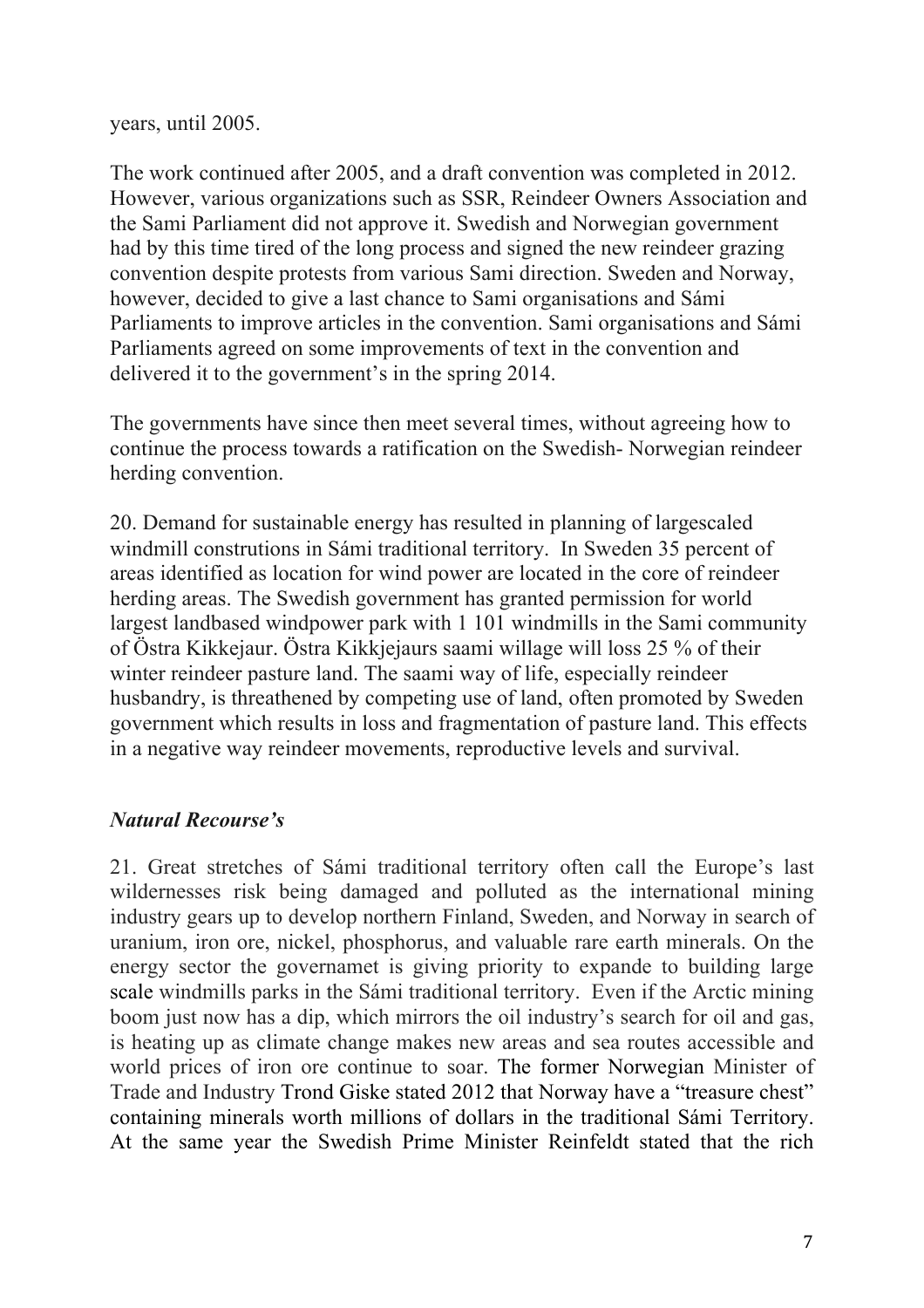mineral deposits in the Sámi territory have the same importances for Sweden economy as the oil for Norway.

22. The mining industry is one of several modern threats to the unique way of life of the Sami, the only indigenous people in the EU, and one small, tightly knit community has decided to fight back. The roughly 100 residents of the Jåhkagasska villages near the subarctic town of Jokkmokk are deeply worried what will happen if the proposed Kallak iron mine, an open pit project mostly located inside the district, is allowed to go ahead. Behind the plan is the British Beowulf's subsidiary Jokkmokk Iron Mines, Jimab.<sup>4</sup>

23. After that the Swedish government in August 2014 dismissed the appeals from Vapsten Sami Village and Others Nickel respect Mountains three mining concessions Rönnbäcken K No. 1-3, has Vapsten Sami village filed a complaint to the CERD. Vapsten sameby stated that Sweden violated the prohibition of discrimination in the Convention on the Elimination of All Forms of Racial Discrimination. CERD has an advisory role and make decisions in the form of recommendations to state governments.

Nickel Mountain has received information that the CERD well have asked for the Government's comments on the complaint, and has urged the government to stop, inhibit, all mining operations within Vapsten traditional territory while the matter be examined. Also emphasized, however, that this request does not imply that CERD has taken a position on the substance and that the need for inhibition could be re-evaluated after the government has spoken out on the matter.<sup>5</sup>

### *Summary*

 

24. The global mega trends as climate changes and largescaled extractation of natural resourses, already today impact on every day life of the indigenous peoples in the Arctic region and will in the near future have a major influence on shaping of a new political, economical and social order in the whole Arctic. We also face a great risk of evolving conflicts, mainly between states, but also between states and indigenous peoples, between ethnic groups in the countries concerned and between other stakeholders in this bonanza of oil, natural gas, minerals an the plentiful waters in the Arctic. In this context we have to bear in mind that geopolitics in the Artic has shifted from bipolarity to multipolarity, but the military presence is not less. The recent events in Ukraine, the Russia's unlawful annexation of Krim and the on-going military armed conflict between Ukraine and pro-Russian rebels will certainly also create chock waves in the

 $5$  https://www.google.se/search?client=safari&rls=en&q=CERD+och+Vapsten&ie=UTF-8&oe=UTF-

<sup>4</sup> http://www.theguardian.com/world/2014/jan/02/reindeer-herds-in-danger-mining-sweden

<sup>8&</sup>amp;gfe\_rd=cr&ei=fIIsVI-EOLSr8wfiuYB4#q=CERD+och+Vapsten&rls=en&start=10